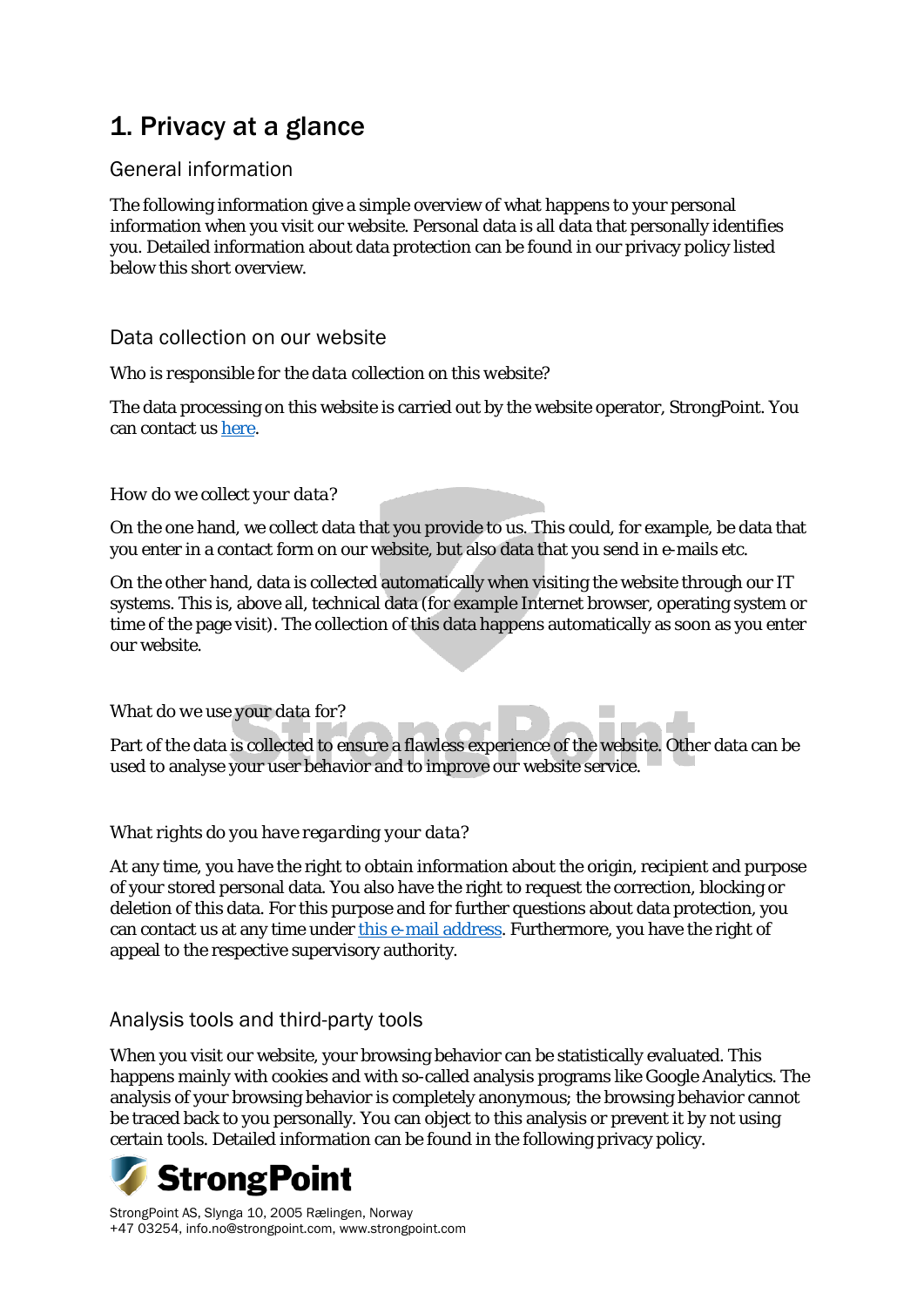You can object to this analysis. We will inform you about the possibilities of objection in this privacy policy.

## 2. General and mandatory information

#### Data Protection

While the following data protection policy mostly refers to data from contact forms and the websites themselves, the data processing and handling methods and rules apply to all data held by StrongPoint about individuals, regardless of the way in which it was obtained.

StrongPoint, as the operator of these websites, take the protection of your personal data very seriously. We treat your personal data confidentially and in accordance with the statutory data protection regulations and this privacy policy.

If you use this website, various personal data will be collected. Personal information is information that personally identifies you. This Privacy Policy explains what information we collect and what we use it for. It also explains how and for what purpose this happens.

StrongPoint does not engage in purchasing or selling of data bases for commercial purposes. We do not pass data on to third parties without requesting your consent first.

We need to point out that data transmission over the Internet (e. g. when communicating by e-mail) can have security gaps. A complete protection of data against third party access is not possible.

Revocation of your consent to data processing

Many data processing operations are only possible with your expressed consent. You can revoke an existing consent at any time. An informal message by e-mail to us is sufficient. The legality of the data processing carried out until the revocation remains unaffected by the revocation.

Right of appeal to the respective supervisory authority

In the case of violations of data protection law, the person concerned has the right of appeal to the respective supervisory authority.

## Right to data portability

You have the right to receive data that we process based on your consent or in fulfillment of a contract, to yourself or to a third party in a standard, machine-readable format. If you require the direct transfer of data to another person in charge, this will only be done to the extent technically feasible.

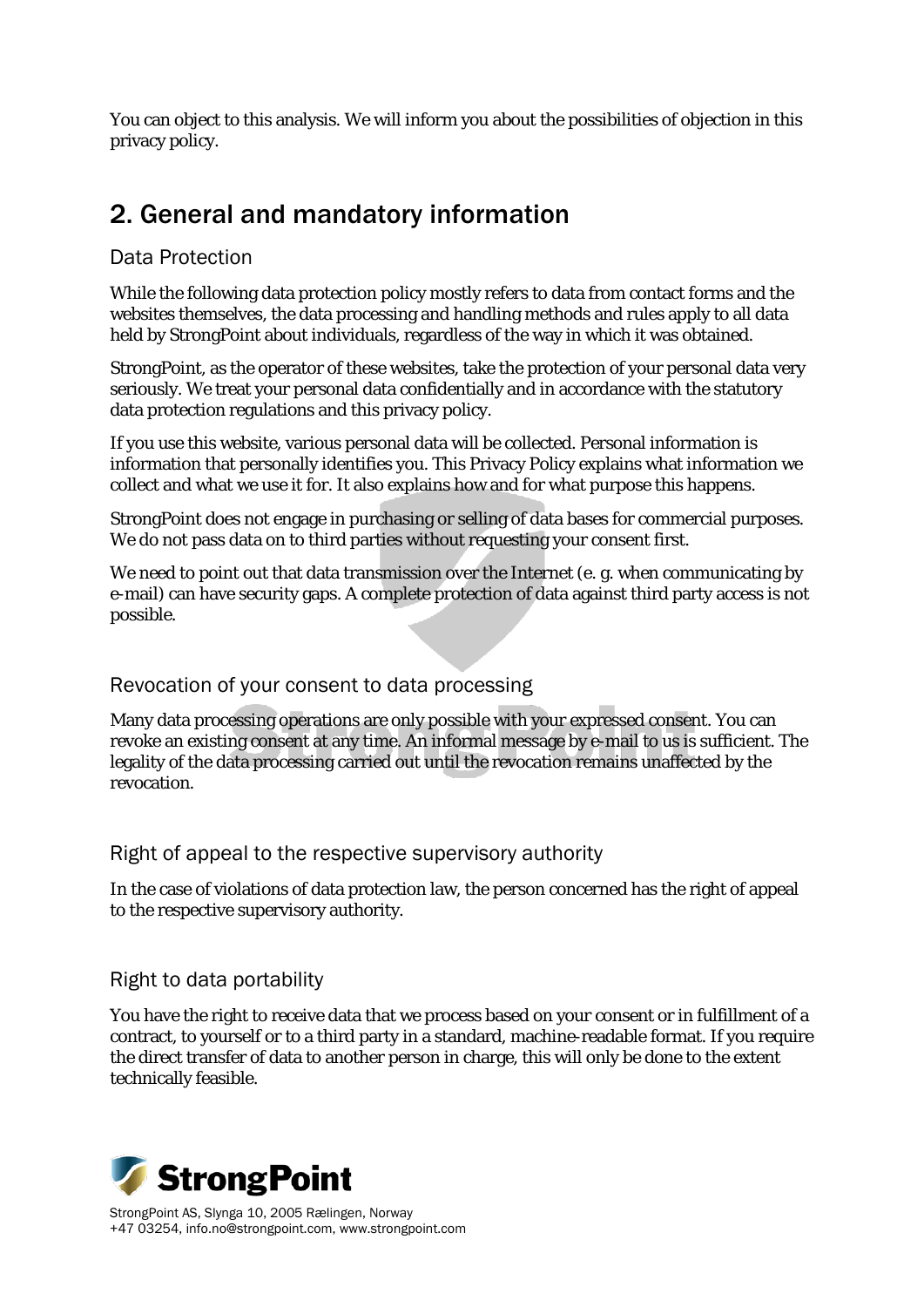### SSL or TLS encryption

This site uses an SSL or TLS encryption for security reasons and to protect the transmission of confidential content, such as orders or requests that you send to us as a site operator. You can recognize an encrypted connection by the address line in the browser changing from "http://" to "https://" and the lock symbol appearing.

When SSL or TLS encryption is enabled, the data you submit to us cannot be read by third parties.

#### Information, blocking, deletion

You have the right to receive information on your stored personal data, their origin, recipient and the purpose of the data processing and, if necessary, a right to rectification, blocking or deletion of this data. For further information on personal data you can contact us at any time under [this e-mail.](mailto:info@strongpoint.com)

### Objection against advertising mails

The use of published StrongPoint contact information for sending unsolicited advertising and information materials is hereby rejected. The operator of this website reserves the right to take legal action in the event of the unsolicited sending of advertising information, for example through spam e-mails.

## 3. Data collection on our website

#### Cookies

The websites partly use so-called cookies. Cookies do not harm your computer and do not contain viruses. Cookies serve to make your browsing experience more user-friendly, effective and secure. Cookies are small text files that are stored on your computer and stored by your browser.

Most of the cookies we use are so-called "session cookies". They are automatically deleted after your visit. Other cookies remain stored on your device until you delete them. These cookies allow us to recognize your browser the next time you visit.

You can change your browser's settings so that you get informed about the saving of cookies and allow cookies only in individual cases, deny the acceptance of cookies for certain cases or generally exclude them and enable the automatic deletion of cookies when closing the browser. Disabling cookies may limit the functionality of this website.

The website operator has a legitimate interest in the storage of cookies for the technically error-free and optimized provision of its services. Insofar as other cookies (such as cookies for analyzing your browsing behavior) are stored, they will be treated separately in this privacy policy.

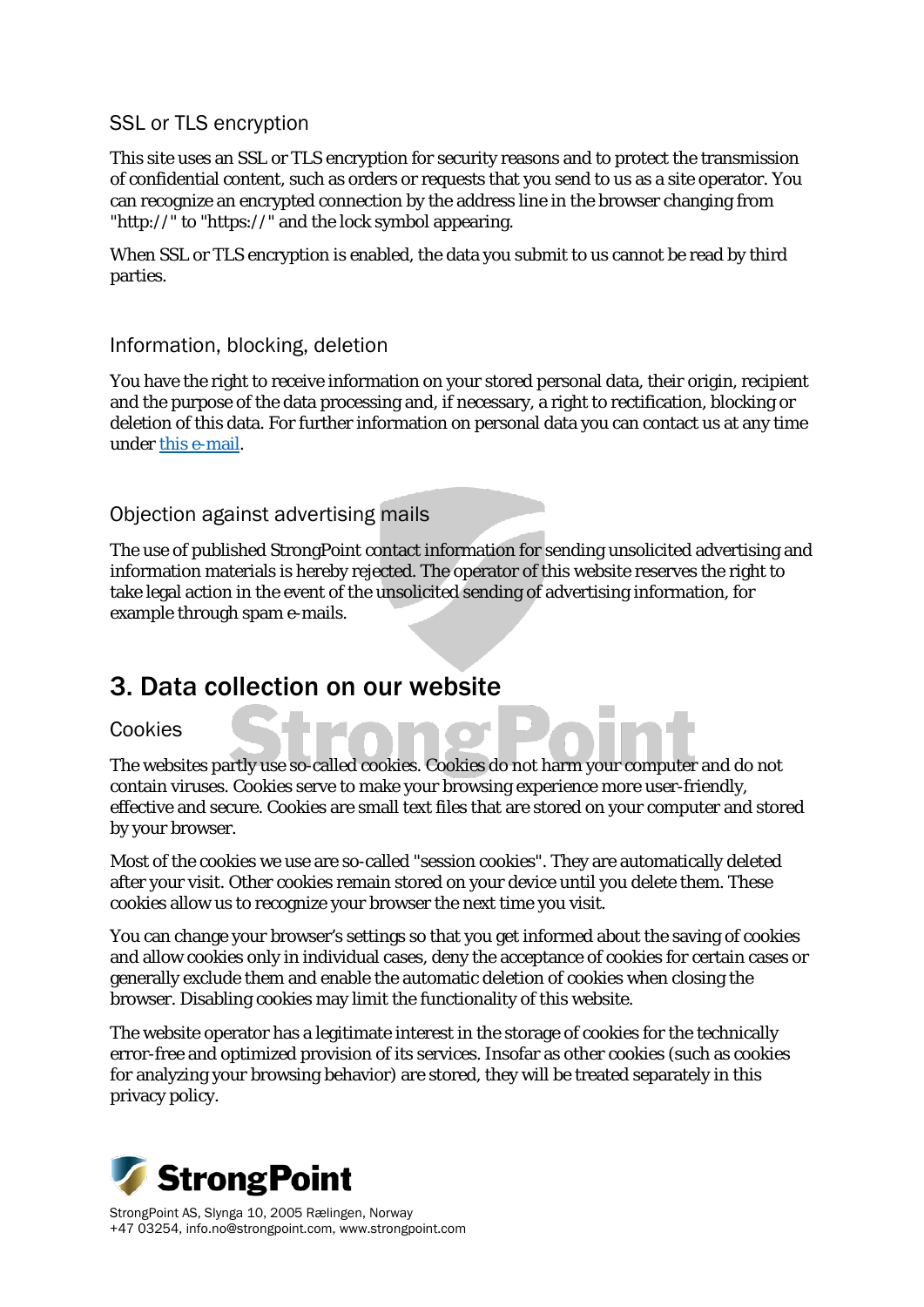### Server log files

The provider of the pages automatically collects and stores information in so-called server log files, which your browser automatically transmits to us. These are:

- Browser type and browser version
- used operating system
- Referrer URL
- Host name of the accessing computer
- Time of the server request
- IP address

A merge of this data with other data sources does not happen.

### Contact form

If you send us inquiries via our contact forms, your details from the inquiry form, including the contact details you provided there, will be stored in order to process the request and in case of follow-up questions. We will not share this information with third parties without your consent.

The processing of the data entered into the contact form is therefore exclusively based on your consent. You can revoke this consent at any time. An informal message by e-mail to us is sufficient. The legality of the data processing operations carried out until the revocation remains unaffected by the revocation.

The information you provide in the contact form will remain with us until you ask us to delete it, revoke your consent to storage or delete the purpose for data storage (for example, after your request has been processed). Mandatory statutory provisions - especially retention periods - remain unaffected.

## 4. Social media

#### Contact through social media

If you choose to contact us through social media channels like LinkedIn, Facebook and Twitter, your data will be stored in the same way as it is if you use a contact form on our website. We do not pass this data on to third parties, but we have no knowledge about the way this data is handled by the providers of the social media platforms. For more information, please refer to the respective data policies.

## 5. Analysis tools

## Google Analytics

StrongPoint uses Google Analytics, a web analytics service provided by Google, Inc. ("Google"). Google Analytics uses cookies to help the website analyze how users use the site.